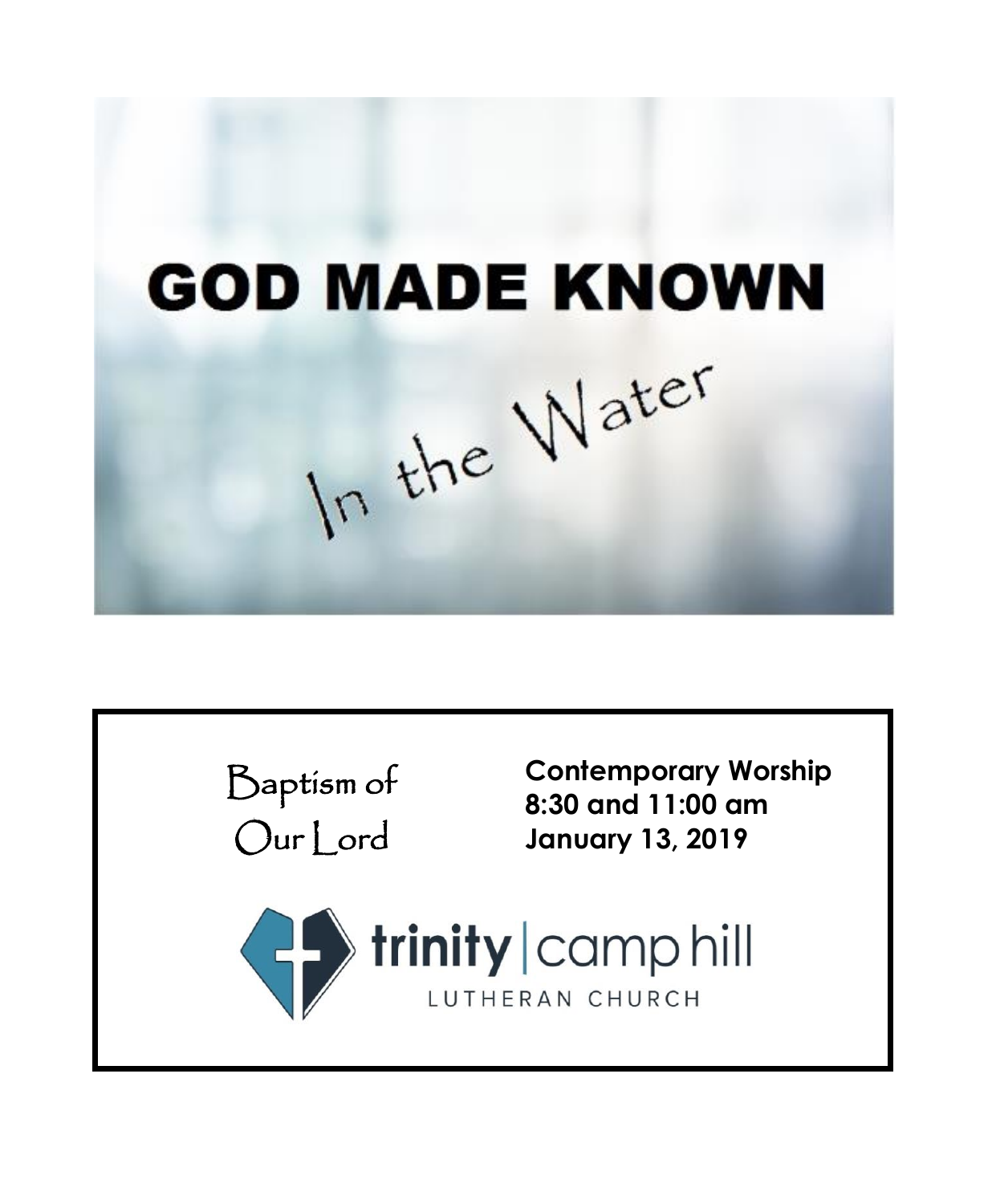

#### **about today's service**

*The Baptism of Our Lord cannot help but recall our own and all baptismal blessings. We recall and celebrate our adoption as daughters and sons, the gift of the Holy Spirit, and the promised company of almighty God when we "pass through the waters . . . the rivers . . . fire." On this day the heavens open again for this assembly, and we receive the gift of the beloved Son of God in bread and wine.*

**P: Pastor L: Lector C: Congregation**

# **Instructional Liturgy**

*As all have been united in Christ at baptism, all participate in the worship liturgy. Liturgy (which means "work of the people") is the order of worship passed to us from both the Jewish synagogue and the early years of the Christian church.*

*The first section of the Liturgy is the Gathering when we assemble as one single household of worshipers and prepare to worship God.*

# + **Gathering** +

*We gather together to praise God and receive His love.*

Songs of Praise

*Songs give us the opportunity to praise and thank God. The first songs we sing are gathering songs which call us together as the body of Christ.*

#### **Song: "Your Beloved"** *Verse*

Lord it was you who created the heavens. Lord it was your hands That put the stars in their place. Lord it is your voice that commands the morning,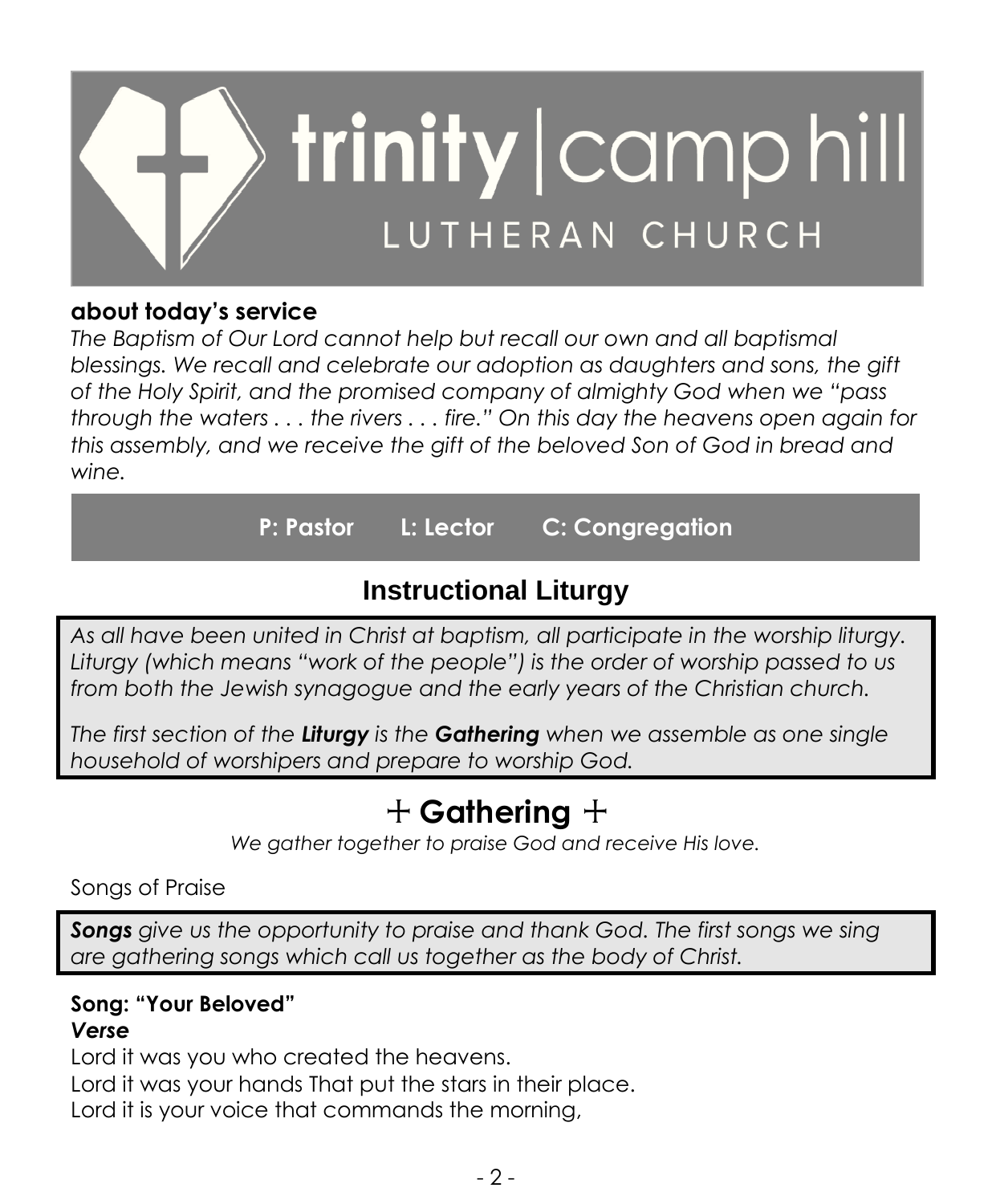Even oceans and their waves bow at your feet. Lord who am I compared to your glory, oh Lord? Lord who am I compared to your majesty?

#### *Chorus*

I am your beloved, your creation, and you love me as I am. You have called me chosen for your kingdom, Unashamed to call me your own. I am your beloved.

#### *Verse*

#### *Chorus (2X)*

Helming, Brent - ©1996 Mercy/Vineyard Publishing CCLI #1963849

## **Song: "Matchless"**

#### *Verse 1*

Son of Man, Great I Am, King of Heaven, Son of God, You hold the measure of my days. Holy Lamb, spotless Lamb, You are worthy; I am not. Before Your throne I stand amazed. Ev'ry tongue confess and ev'ry knee will bow to Jesus Christ, the Lord forever. Hear our praises now.

### *Chorus*

Your name is matchless, Your name is priceless. Your name means more than I could know. You're so far above me. The way that You love me goes further than any love could go.

## *Verse 2*

Wonderful Counselor, Root of David, Morning Star, You are the Way, the Truth, the Life. Lion of the tribe of Judah, Mighty God is who You are, the only Perfect Sacrifice. Ev'ry tongue confess and ev'ry knee will bow to Jesus Christ, the Lord forever. Hear our praises now.

# *Chorus*

### *Bridge*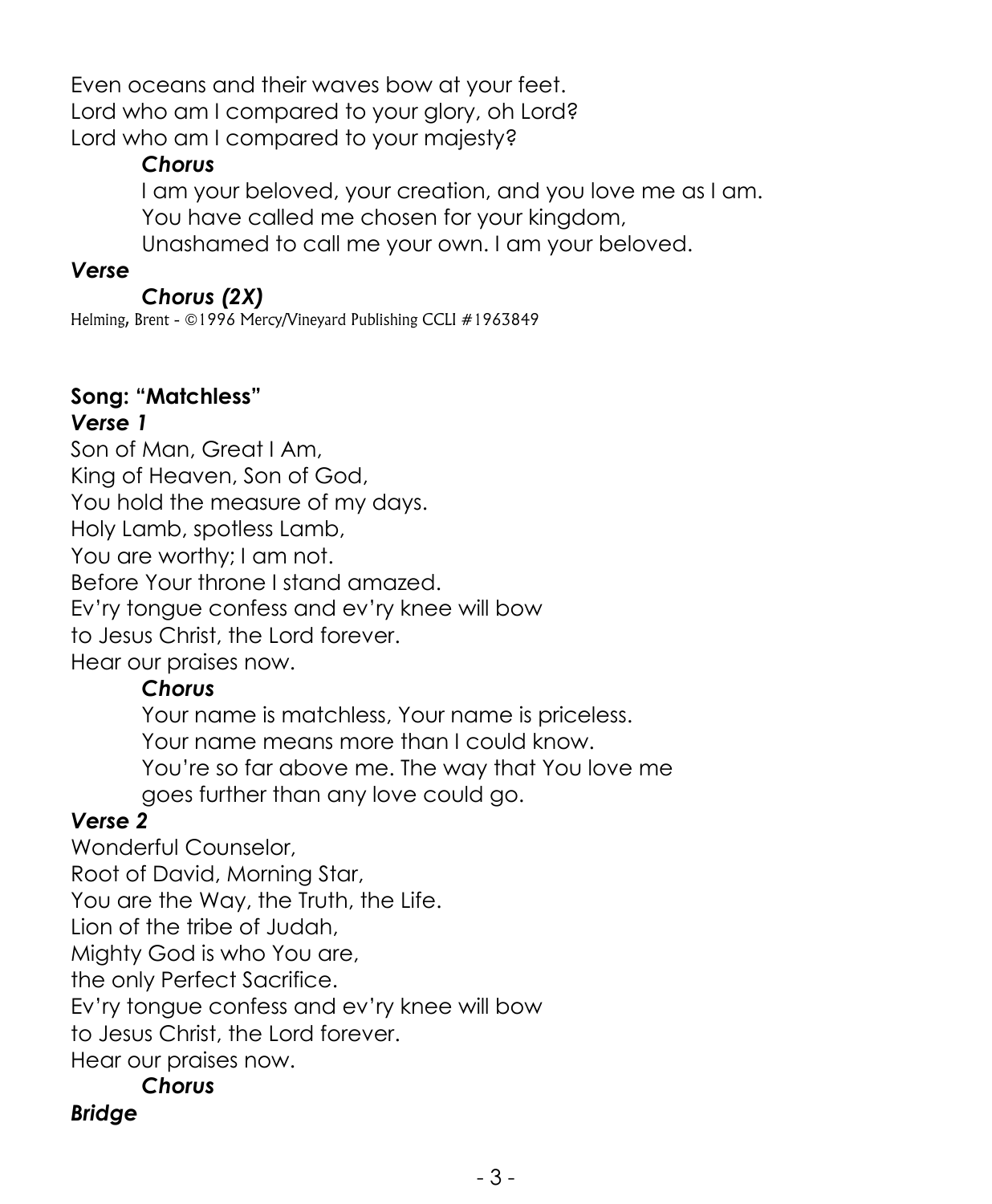In Your name You took the blind man and You gave him back his sight. In Your name You took the dead man and You brought him back to life. In Your name You took this pris'ner and You opened up the doors. And I will sing before Your throne forevermore.

#### *Chorus 2X*

By Aaron Shust © 2005 Bridge Building Music, Inc. CCLI #1283514.

### Welcome

*Welcome to Trinity Lutheran Church! Please sign the red Worship Witness booklet to record your attendance with us this day, and indicate how many are communing. Then pass the booklet to the worshipers beside you in your row. If you are a guest, name tags are available for you to wear---we would be delighted to greet you by name. Hearing assistance devices are available at the Gathering Space desk.*

(Stand)

### **Song: "Baptized and Set Free"**

#### *Verse 1*

We are people created, chosen by God. Then we're washed, ever gently, in mercy and love. Sin has power no more. Jesus opened the door To a fountain bringing healing, and wholeness and more.

## *Verse 2*

We are fed and we're nourished, filled and refreshed. Then our hunger returns and again we are blessed. For whatever the need, God is greater indeed: Endless ocean, always deeper than all of our need.

## *Verse 3*

We are nourished by water, all living things,

And by life that the Spirit abundantly brings.

As we journey toward home, may your presence be known:

Precious river, ever-flowing, now carry us home.

### *Verse 4*

Now with praise and thanksgiving, we join the song. All are welcome! We gather to sing loud and strong. Not enslaved, but set free! From now on, all will be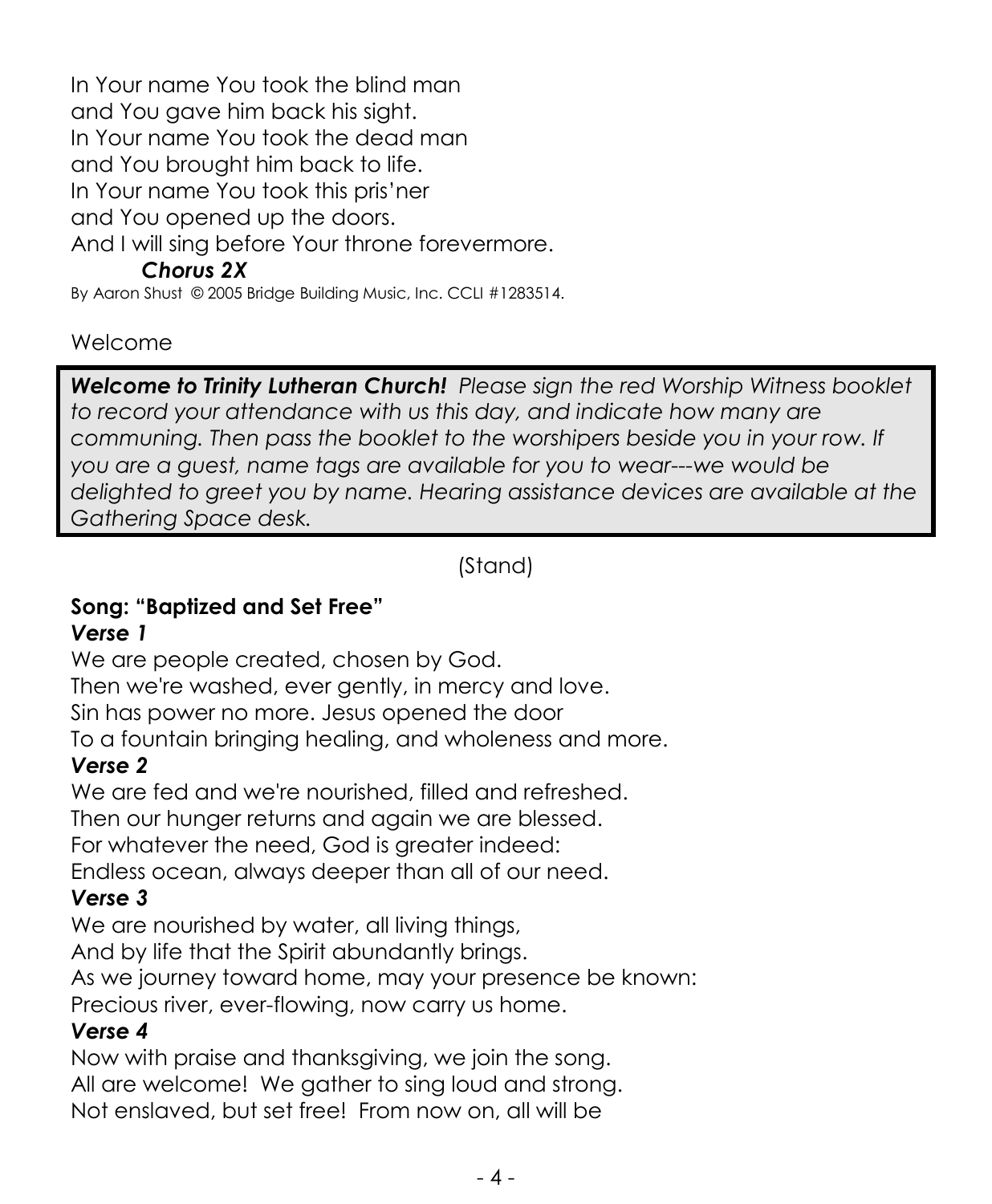Thanksgiving for Baptism

*A Thanksgiving for Baptism is our opportunity to reflect upon the gracious work of God in the Sacrament of Holy Baptism. We express gratitude and joy that God has made us his children and heirs of his kingdom.* 

- P: Blessed be the holy Trinity,  $\pm$  one God, the fountain of living water, the rock who gave us birth, our light and our salvation.
- **C: Amen.**
- P: Joined to Christ in the waters of baptism, we are clothed with God's mercy and forgiveness. Let us give thanks for the gift of baptism.

We give you thanks, O God, for in the beginning your Spirit moved over the waters and by your Word you created the world, calling forth life in which you took delight.

Through the waters of the flood you delivered Noah and his family. Through the sea you led your people Israel from slavery into freedom. At the river your Son was baptized by John and anointed with the Holy Spirit. By water and your Word you claim us as daughters and sons, making us heirs of your promise and servants of all.

We praise you for the gift of water that sustains life, and above all we praise you for the gift of new life in Jesus Christ. Shower us with your Spirit, and renew our lives with your forgiveness, grace, and love.

We give you thanks for those baptized at Trinity in 2019. Strengthen our lives together as the body of Christ in this place. Help us to be witnesses to your transforming grace.

Let our light so shine before others that they may see our good works and alorify our Father in heaven.

To you be given honor and praise through Jesus Christ our Lord in the unity of the Holy Spirit, now and forever.

#### **C: Amen.**

Greeting

- P: The Lord be with you.
- **C: And also with you.**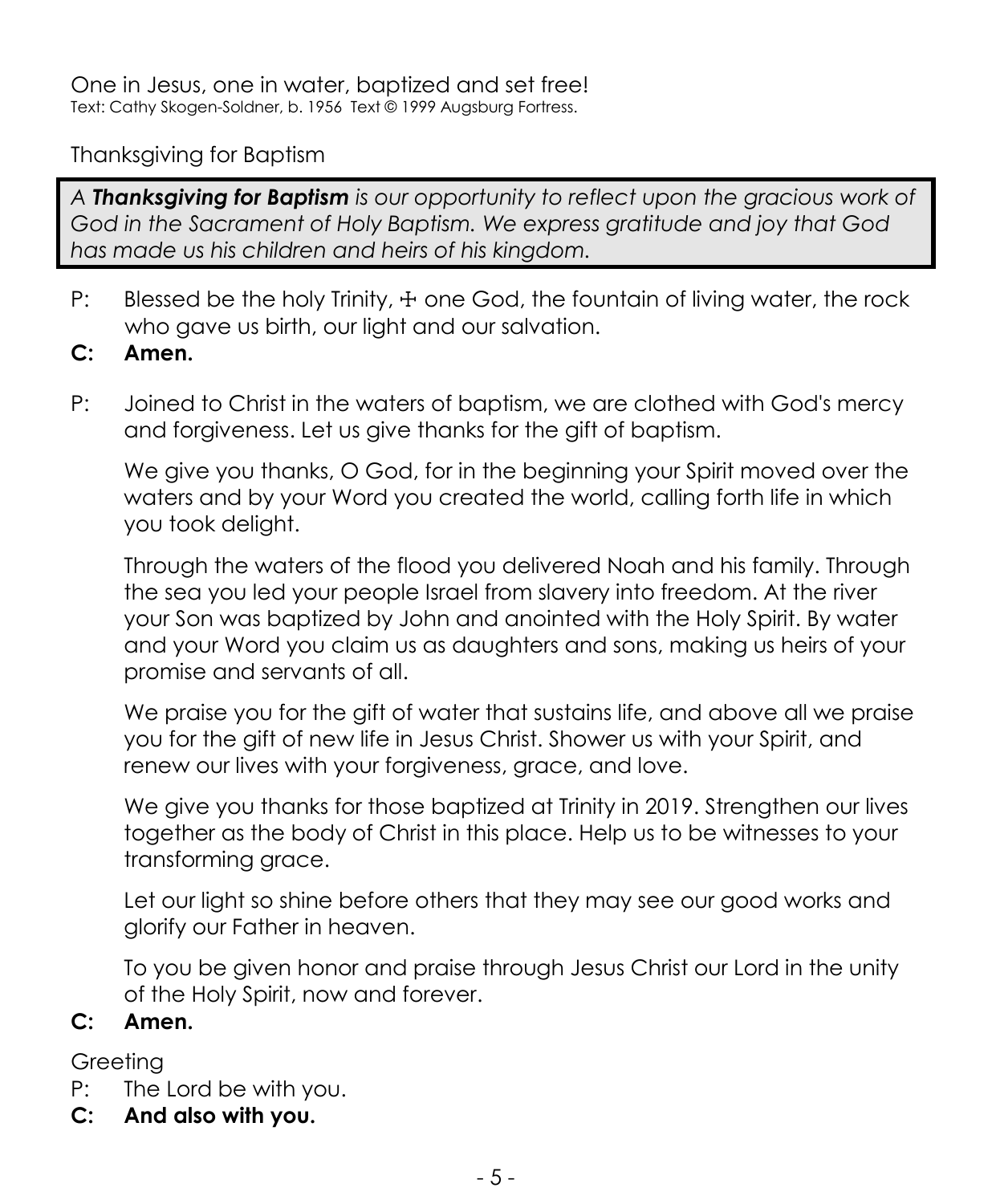*The Prayer of the Day, once called the Collect, brings together the themes of the day. This prayer ends the Gathering and begins the Liturgy of the Word.*

- P: Let us pray. Almighty God, you anointed Jesus at his baptism with the Holy Spirit and revealed him as your beloved Son. Keep all who are born of water and the Spirit faithful in your service, that we may rejoice to be called children of God, through Jesus Christ, our Savior and Lord, who lives and reigns with you and the Holy Spirit, one God, now and forever.
- **C: Amen.**

(Sit)

# $+$  Word  $+$

*We listen to the story of God's mighty acts for the sake of His people.*

*The Liturgy of the Word centers on the spoken and preached Word. It is based on*  the liturgy used in the synagogues during the time of the apostles and was well *known to early Christians.*

*The readings rotate on a three-year lectionary cycle which assigns the Gospels of Matthew, Mark and Luke (and the other readings) to a particular church year that begins with Advent and ends with Christ the King. Readings from the Gospel of John are assigned to all three lectionary cycles. A responsive reading of a psalm may be included.*

Reading **Acts** 8:14-17

*Peter and John are sent to support the new Christians in Samaria, a group that was recently baptized after hearing the good news of Christ through the preaching of Philip. Here the Samaritans receive the gift of the Holy Spirit in the laying on of hands.*

<sup>14</sup>Now when the apostles at Jerusalem heard that Samaria had accepted the word of God, they sent Peter and John to them. 15The two went down and prayed for them that they might receive the Holy Spirit 16(for as yet the Spirit had not come upon any of them; they had only been baptized in the name of the Lord Jesus). 17Then Peter and John laid their hands on them, and they received the Holy Spirit.

- L: The word of the Lord.
- **C: Thanks be to God.**

(Stand)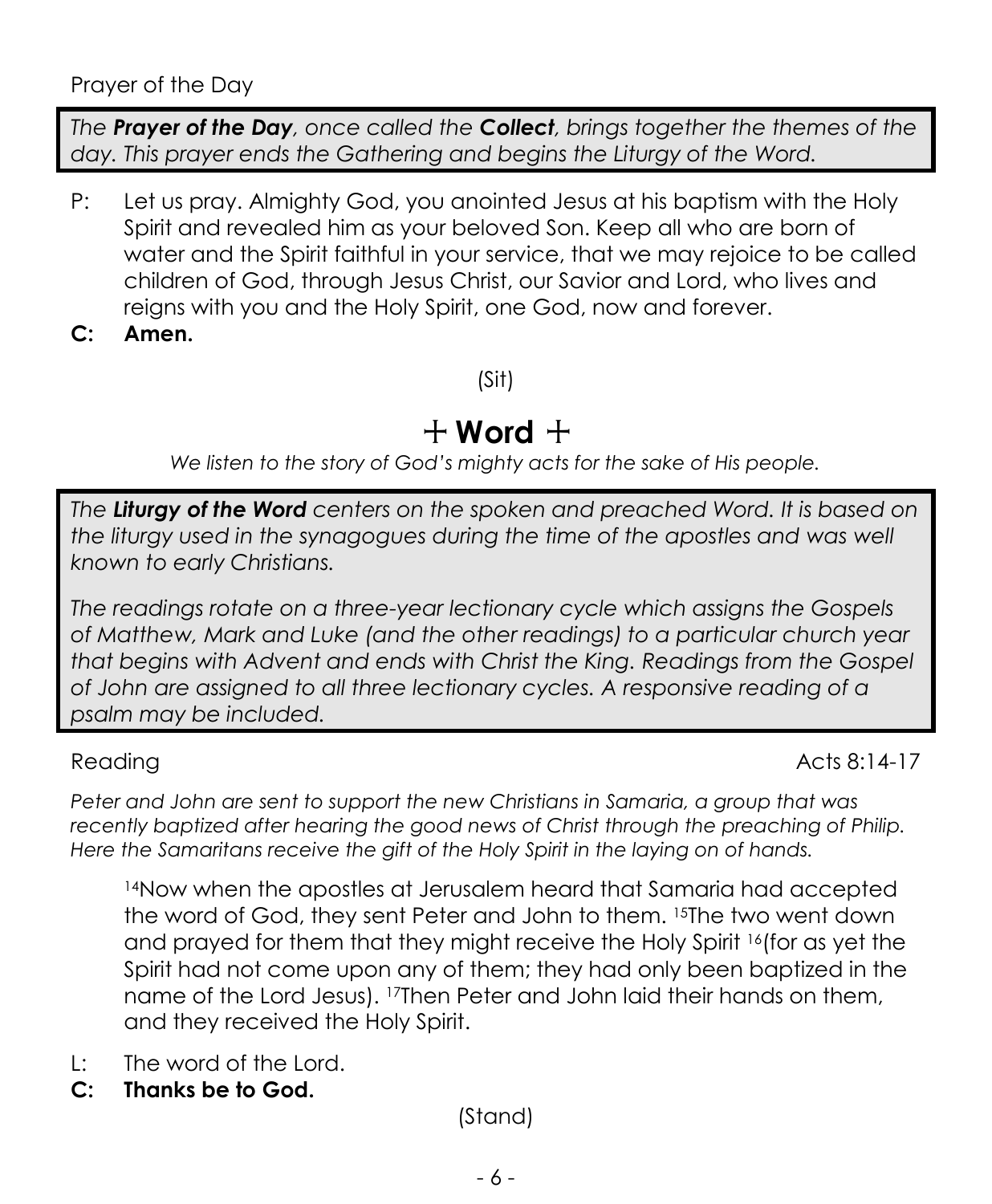*A brief song or verse is sung prior to the reading of the Gospel. The Acclamation announces the good news of Jesus Christ.*

![](_page_6_Figure_2.jpeg)

*We stand for the Gospel reading to remember the resurrection and to show respect for Christ. The Gospels are a narrative account of Jesus' life and ministry while on earth. Matthew, Mark and Luke are called "Synoptic" Gospels because they are alike in many ways. Synoptic means "seen together." This is largely due to the belief of Biblical scholars that the Gospel of Mark was used as a source for the Gospels of Matthew and Luke. The Gospel of John is very different from the Synoptic Gospels, both in terms of structure and content.*

*The reading opens with questions about the identity of the Messiah. John the Baptist insists that he is not the Messiah; instead he points ahead to one who is coming. And whether the voice of God was heard by all or only by Jesus, God settles the matter: Jesus is God's beloved Son.*

<sup>15</sup>As the people were filled with expectation, and all were questioning in their hearts concerning John, whether he might be the Messiah, 16John answered all of them by saying, "I baptize you with water; but one who is more powerful than I is coming; I am not worthy to untie the thong of his sandals. He will baptize you with the Holy Spirit and fire. 17His winnowing fork is in his hand, to clear his threshing floor and to gather the wheat into his granary; but the chaff he will burn with unquenchable fire." 21Now when all the people were baptized, and when Jesus also had been baptized and was praying, the heaven was opened, 22and the Holy Spirit descended upon him in bodily form like a dove. And a voice came from heaven, "You are my Son, the Beloved; with you I am well pleased."

- P: The gospel of the Lord.
- **C: Thanks be to God.**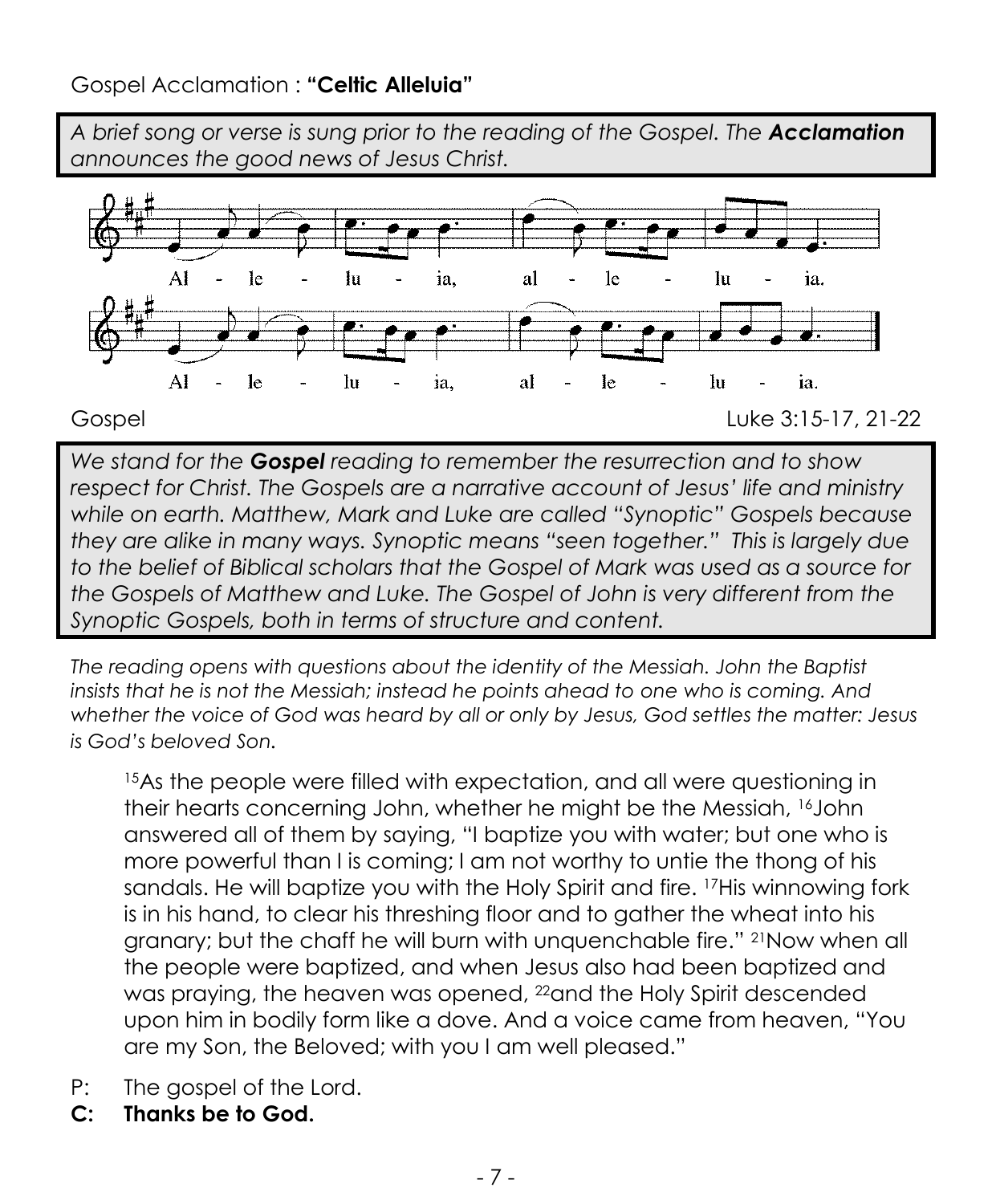(Sit)

Sermon: "God Made Known in the Water" Pastor John H. Brock

*The Sermon, or proclamation of the Word just read, is also from the synagogue tradition and has its roots deeply embedded in Hebrew practice.*

Children's Story Becky Enney

(Stand)

*During the singing of "In the Water" the congregation will be sprinkled with water (the act of asperges) in remembrance of their baptism into Christ's death and resurrection.*

#### **Song: "In the Water"** *Verse 2X*

In the beginning God created life in the water.

Ever sustaining, it is the gift of life for every living thing.

There is a blessing as we welcome you in the water.

Joining together here, Jesus is with us now,

There's a mysterious adoption here somehow, in the water.

### *Chorus 2X*

In the water, new life has been given, in the water, we see Jesus risen.

In the water, the kingdom is come to another one real life has just begun.

### *Verse*

*Tag 2X:* In the water. Terri McLean Used with permission

## Nicene Creed

*The Creeds – there are three – are ancient statements of belief that were found to be necessary to distinguish Christian from non-Christian faith. The word Creed is from the Latin for "I believe." Typically, in worship we recite either the Apostles' Creed or the Nicene Creed. The Athanasian Creed is sometimes recited on Trinity Sunday. Today we use the Nicene Creed.*

**C: We believe in one God, the Father, the Almighty, maker of heaven and earth, of all that is, seen and unseen.**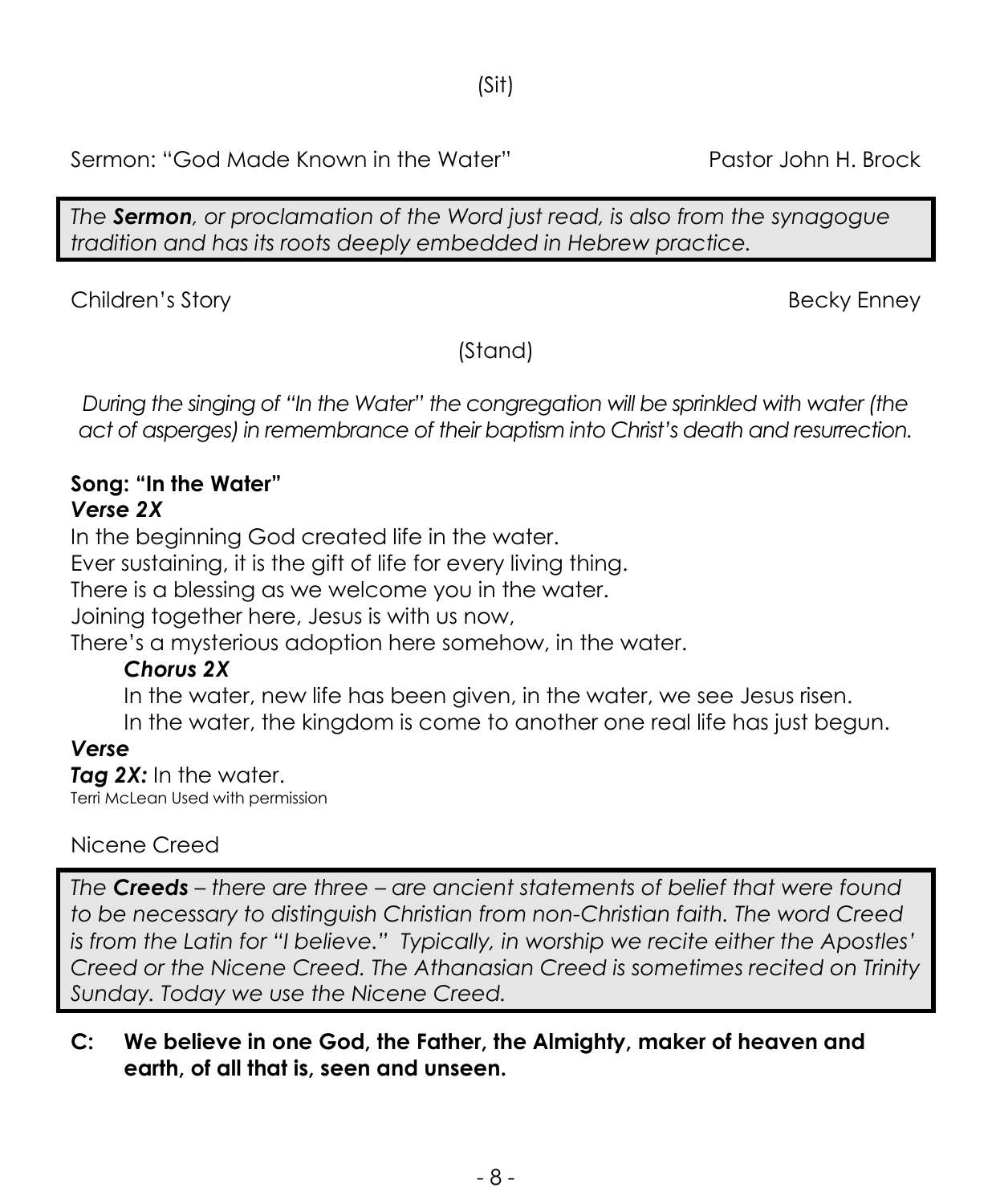**We believe in one Lord, Jesus Christ, the only Son of God, eternally begotten of the Father, God from God, Light from Light, true God from true God, begotten, not made, of one Being with the Father; through him all things were made. For us and for our salvation he came down from heaven, was incarnate of the Holy Spirit and the virgin Mary and became truly human. For our sake he was crucified under Pontius Pilate; he suffered death and was buried. On the third day he rose again in accordance with the Scriptures; he ascended into heaven and is seated at the right hand of the Father. He will come again in glory to judge the living and the dead, and his kingdom will have no end.**

**We believe in the Holy Spirit, the Lord, the giver of life, who proceeds from the Father and the Son, who with the Father and the Son is worshiped and glorified, who has spoken through the prophets. We believe in one holy catholic and apostolic church. We acknowledge one baptism for the**  forgiveness of sins. We look for the  $+$  resurrection of the dead, and the life of **the world to come. Amen.**

Prayers of the Church

*The Prayers of Intercession are Jewish in origin. The central concern for prayer in the assembly is for "others," that is, intercessory prayers. The Prayers of Intercession end the Liturgy of the Word.*

*Following each petition are the words*: "Lord, in your mercy. . ." *Please respond with:* **". . . hear our prayer."**

# $+$  Meal  $+$

*When we celebrate communion we remember that Jesus died for us and we experience His love and forgiveness. As we eat the bread and wine, Christ is present with us.*

Sharing of the Peace

*The sharing of the Peace reminds us of the first words the Risen Christ spoke to his disciples and also begins the portion of worship that is the Meal.*

- P: The peace of the Lord be with you always.
- **C: And also with you.**

(Sit)

Announcements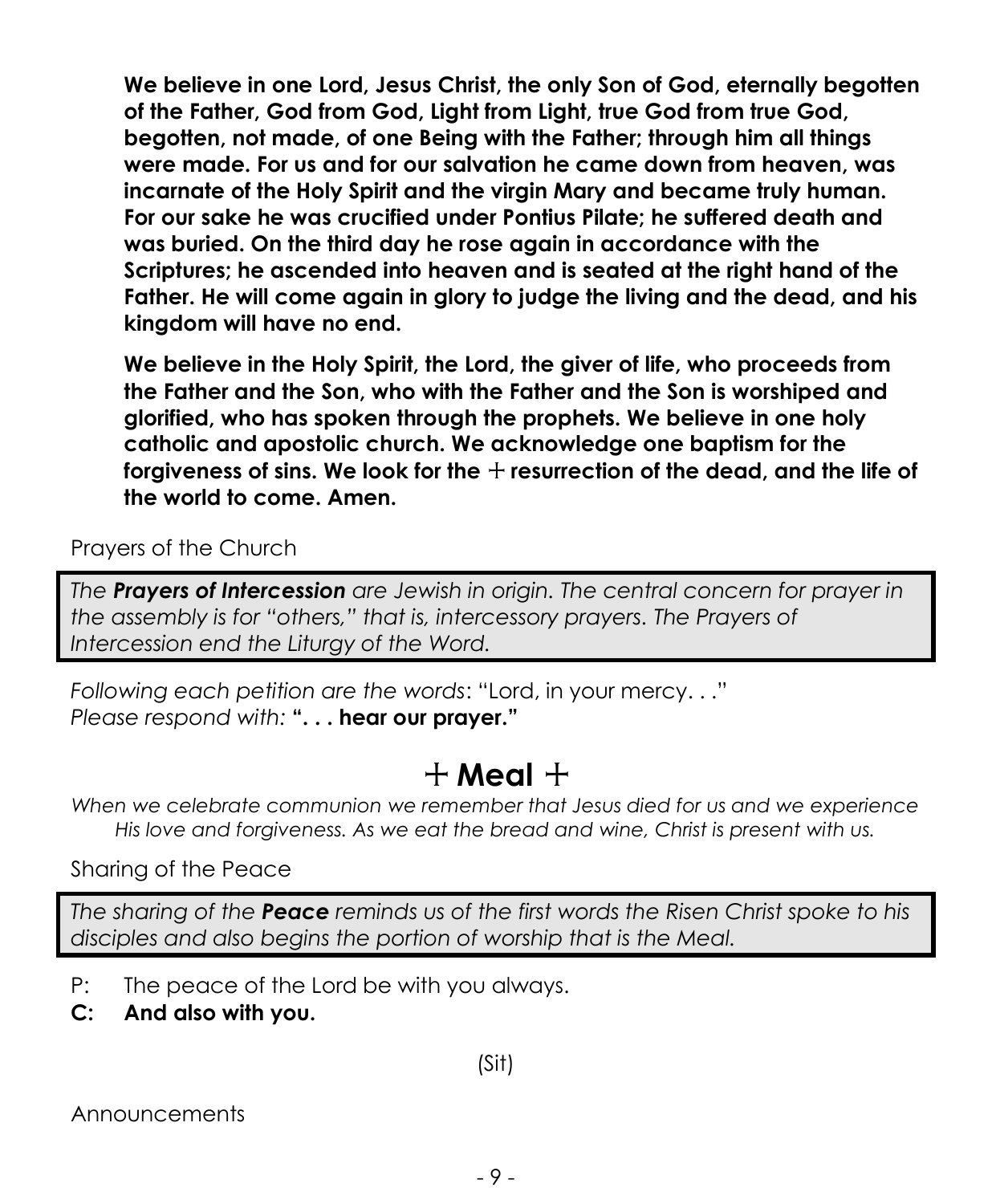Offering:

*The Offering was originally a gift of bread and wine for use in Holy Communion. Once Holy Communion was over, the remaining bread and wine were distributed to the poor. Only later did the offering evolve, for the sake of need, to monetary contributions (it became impractical to try and share actual food with the poor far away).*

Optional giving methods: Use the Give+ app on your mobile device • Use the Giving Station in the Gathering Space • Text an amount to 717-963-2281 (be sure to use a "\$") • Use the "DONATE" button on our website and e-blasts

#### **Special Music: "Jesus Messiah"** *Verse 1*

He became sin Who knew no sin that we might become His righteousness. He humbled Himself and carried the cross. Love so amazing, love so amazing.

#### *Chorus*

Jesus Messiah, Name above all names Blessed Redeemer, Emmanuel. The rescue for sinners, the ransom from heaven, Jesus Messiah, Lord of all.

#### *Verse 2*

His body the bread, His blood the wine, broken and poured out all for love. The whole earth trembled and the veil was torn. Love so amazing, love so amazing yeah.

# *Chorus*

### *Bridge*

All our hope is in You, all our hope is in You, All the glory to You, God, the Light of the world.

### *Chorus*

*Tag:*Jesus Messiah, Lord of all, the Lord of all, the Lord of all. By Chris Tomlin, Daniel Carson, Ed Cash & Jesse Reeves © 2008 Vamos Publ. worshiptogether.com songs, sixsteps Music ccli# 1283514.

(Stand)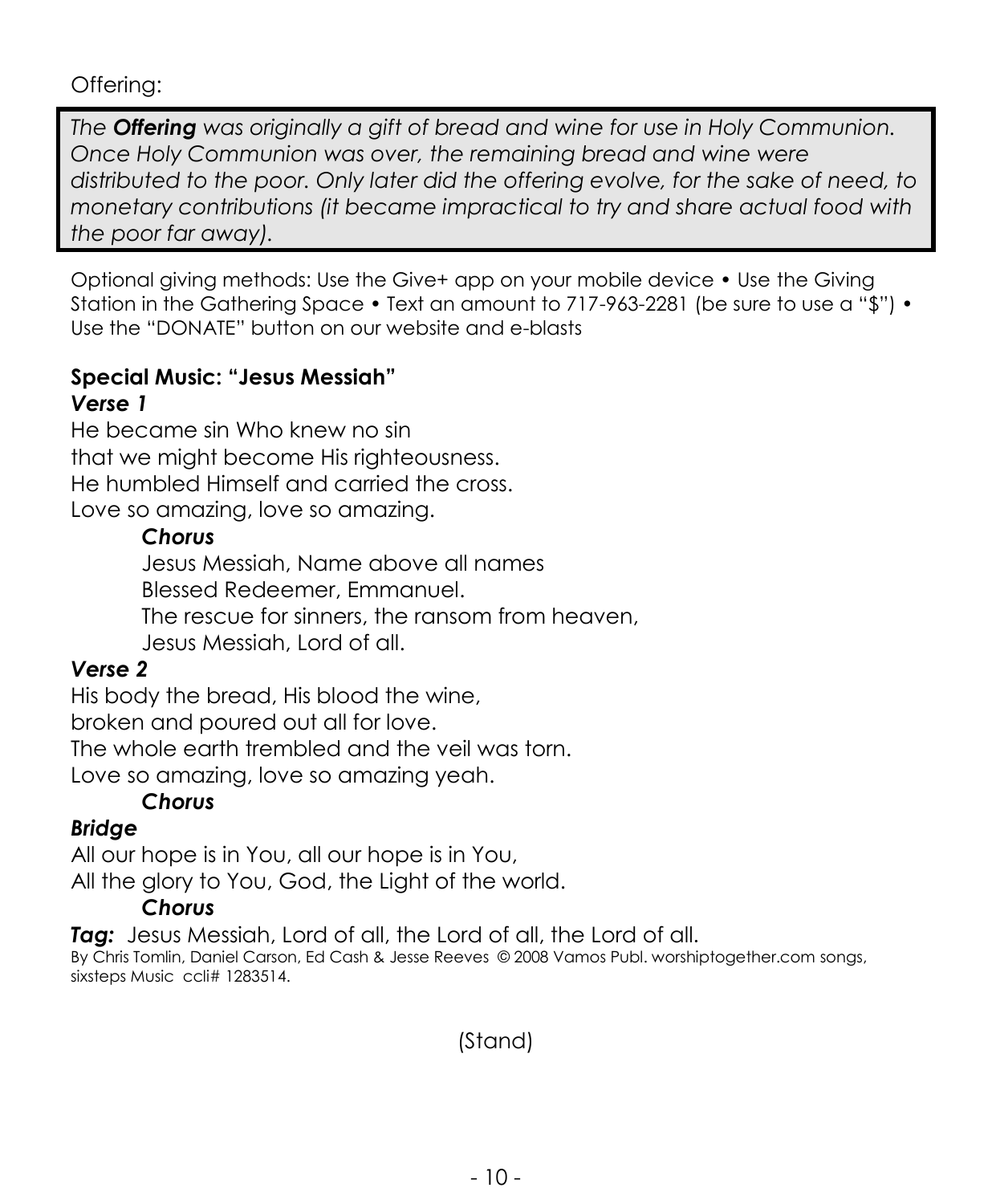#### Offering Prayer

*An Offering Prayer is an opportunity to thank God for all the gifts God gives to us which we may now share with others. Sometimes, instead of a prayer, we have a song as the Offering Response which speaks of our intended stewardship of God's gifts – that we may use them for God's purposes.*

- A: Let us pray. God of all creation,
- **C: all you have made is good, and your love endures forever. You bring forth bread from the earth and fruit from the vine. Nourish us with these gifts, that we might be for the world signs of your gracious presence in Jesus Christ, our Savior and Lord. Amen**

#### Great Thanksgiving

*The Great Thanksgiving begins with a dialog encouraging our worship of God in Jesus Christ. Thanksgiving is "eucharistia" in Greek. "Eucharist" is another name for the Holy Communion meal.*

*The Great Thanksgiving may include a preface which proclaims praise to God in words reflecting the Season or Day. It contains a prayer which sets Christ's Supper within the context of the history of salvation, culminating in Jesus Christ and the gift of his body and blood. In addition, it employs the Words of Institution – those are the words Jesus used at the Last Supper, instituting Holy Communion.*

*The Meal of Holy Communion (also called our Lord's Supper) is the distribution*  and reception of that which Jesus has promised to us – his Body and Blood. We, *therefore, affirm that it is the Body and Blood of Christ with the bread and wine – not a mere symbol, but Christ's real presence. Jesus Christ himself is present to forgive us and strengthen our faith.*

- P: Christ is here.
- **C: The Spirit is with us.**
- P: With joy, we lift up our hearts.
- **C: And give thanks to the Lord of Life.**
- P: How right it is to give you our thanks and praise, O God. What we know of you is overwhelming, more wonderful than we can ever understand. In the hidden depths of time you formed the newborn earth according to your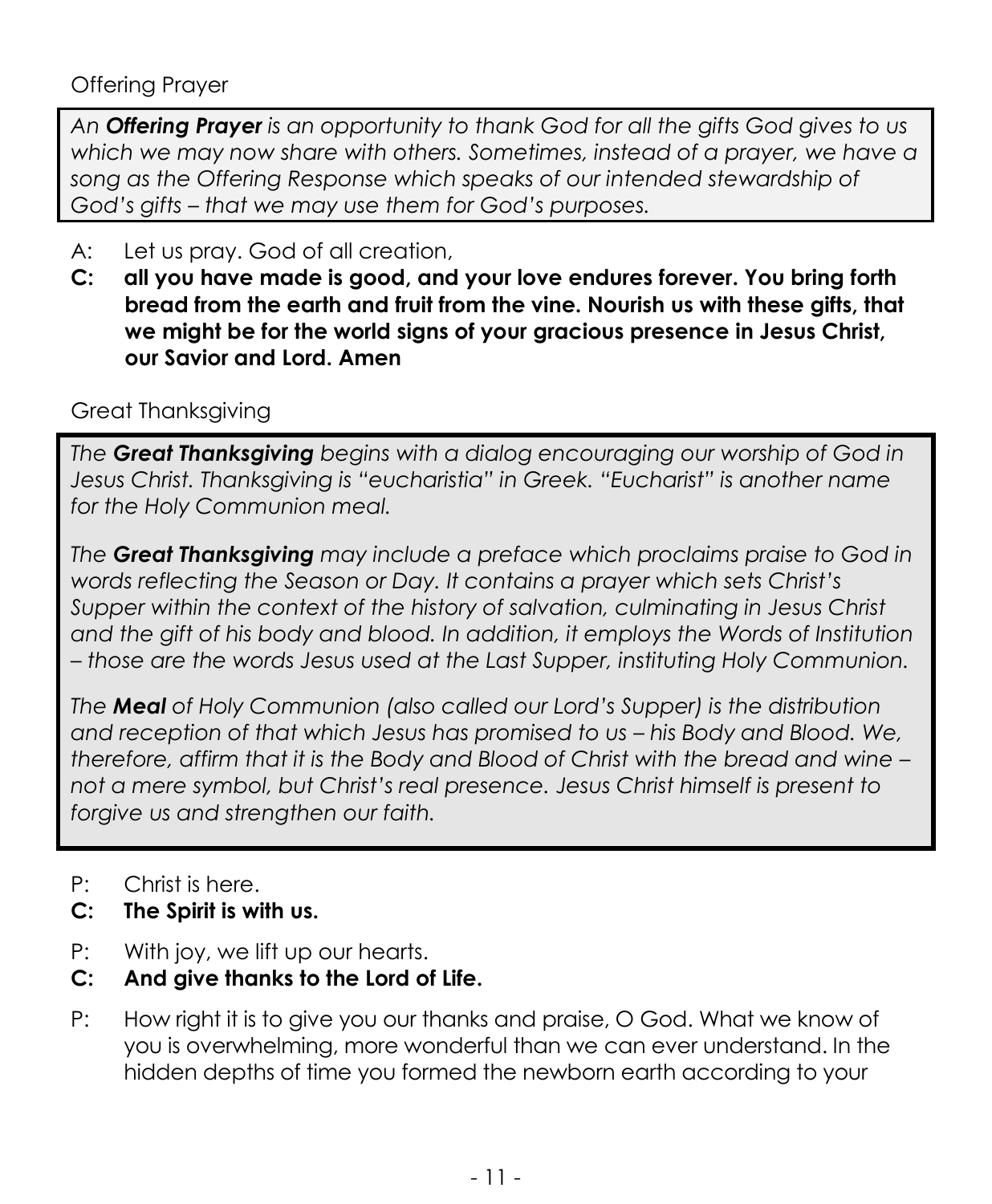design, and knit us together in our mothers' wombs. You led your people by the prophets of old, whose every word went forth with your power.

In these last days you have sent us your Son Jesus. In word and deed he brought the truth to light and called us to follow him in the way of discipleship. When the enemies of life put him to death, you raised him up by your power, and likewise you raise us up and unite us with Christ that we, too, may be an honored dwelling place for your Holy Spirit.

In the night in which he was betrayed, our Lord Jesus took bread, and gave thanks; broke it, and gave it to his disciples, saying: *"Take and eat, this is my body, given for you. Do this for the remembrance of me."* Again, after supper, he took the cup, gave thanks, and gave it for all to drink, saying: *"This cup is the new covenant in my blood, shed for you and for all people for the forgiveness of sin. Do this for the remembrance of me."*

#### Lord's Prayer

*The Lord's Prayer is that prayer which Scripture tells us Jesus taught his disciples. The Doxology "For the kingdom, the power, and the glory…" is a later addition which praises God.*

**Our Father in heaven, hallowed be your name, your kingdom come, your will be done, on earth as in heaven. Give us today our daily bread. Forgive us our sins as we forgive those who sin against us. Save us from the time of trial and deliver us from evil. For the kingdom, the power, and the glory are yours, now and forever. Amen.**

Invitation to Holy Communion

- P: Taste and see that the Lord is good.
- **C: Thanks be to God.**

(Sit)

Sharing our Lord's Supper

*All Christians are welcome to celebrate the real presence of Jesus Christ in our Lord's Supper. Please come forward by the middle aisle, receive the bread, dip it into the wine, and return by the side aisles. Communion may be received in bread only, if desired. Non*communing children and adults are invited to come forward for a blessing. As a gesture of *hospitality we use dealcoholized wine (less than .5% alcohol). In addition, we offer glutenfree wafers available upon request--please ask the pastor at the time of communion.*

(Stand)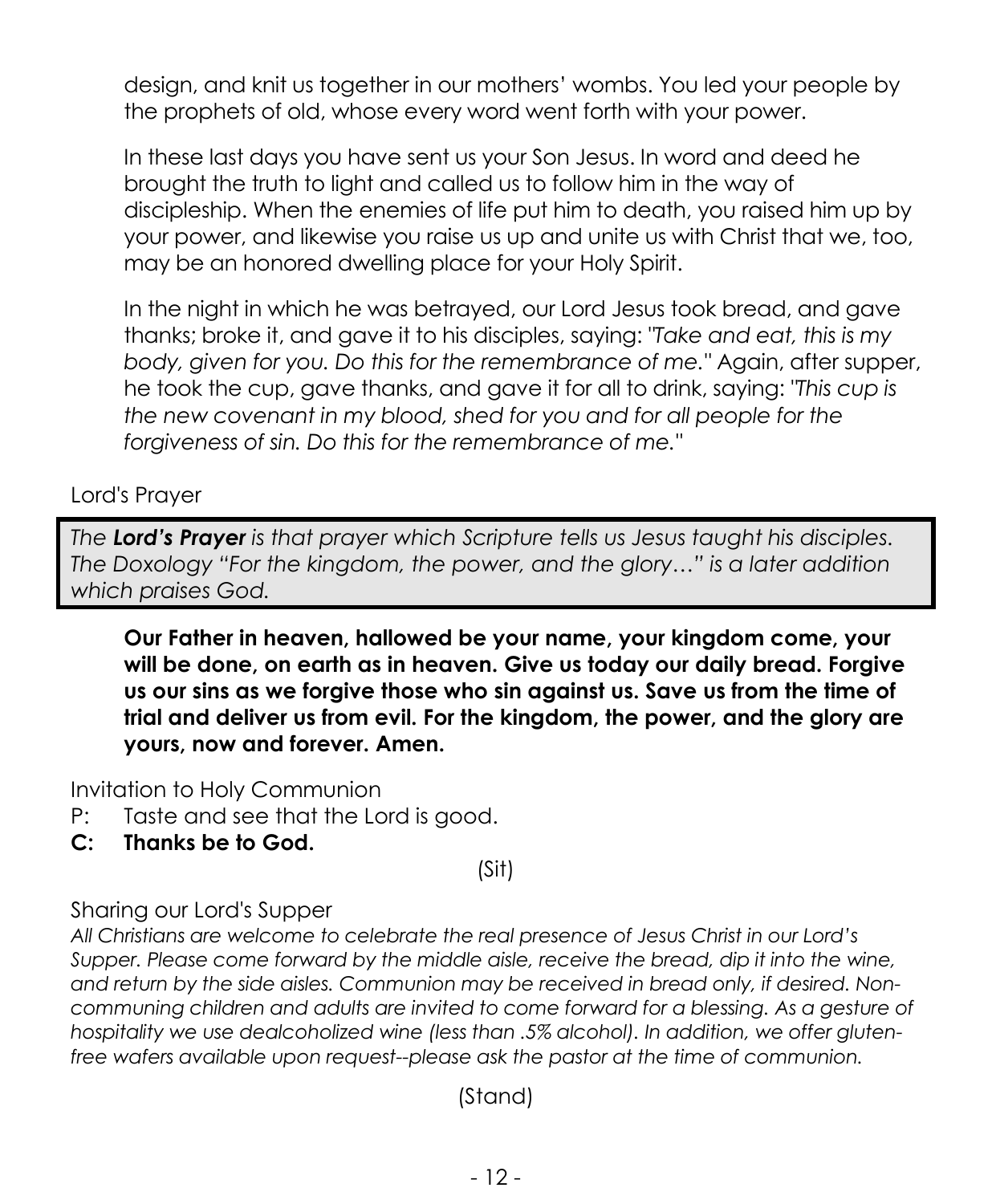*The Post-Communion Prayer offers thanksgiving and praise for the gift of Jesus Christ*.

- P: Let us pray. We thank you, O God, that you have fed us at your banqueting table with bread and wine beyond compare, the very life of Christ for us. Send your Spirit with us now, that we may set the captive free, use your gifts to build one another up, and in everything reflect your glory revealed in Jesus Christ, our Savior and Lord.
- **C: Amen.**

# + **Sending** +

*We have heard the Word of God, offered our gifts, and been fed at the table. Now we are sent out, strengthened by the Holy Spirit to be God's people in the world.*

#### Blessing

*The Benediction or Blessing means "good word" and is the final blessing from God before we leave the worship. It begins the fourth part of the worship Liturgy – the Sending.*

P: The God of glory dwell in you richly, name you beloved, and shine briahtly on your path; and the blessing of almighty God, the Father, the + Son, and the Holy Spirit, be upon you and remain with you always.

### **C: Amen.**

# **Song: "Mighty to Save"**

#### *Verse 1*

Ev'ryone needs compassion, love that's never failing.

Let mercy fall on me.

Ev'ryone needs forgiveness, the kindness of a Saviour.

The Hope of nations.

#### *Chorus*

Saviour, He can move the mountains.

My God is mighty to save. He is mighty to save.

Forever, Author of Salvation.

He rose and conquered the grave. Jesus conquered the grave.

#### *Verse 2*

So take me as You find me, all my fears and failures.

Fill my life again.

I give my life to follow, ev'rything I believe in.

Now I surrender.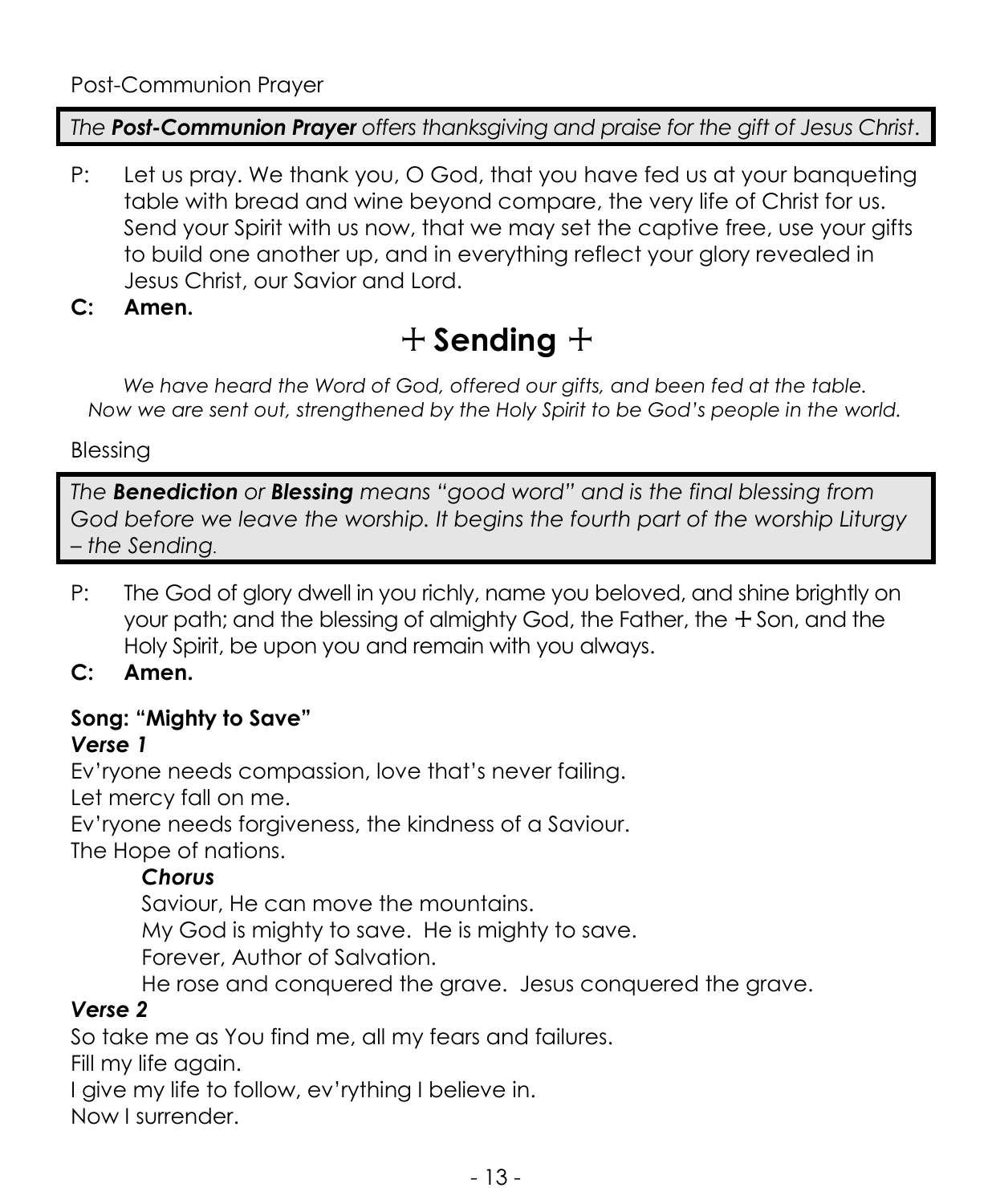### *Chorus (2X)*

Saviour, He can move the mountains. My God is mighty to save. He is mighty to save. Forever, Author of Salvation. He rose and conquered the grave. Jesus conquered the grave.

#### *Bridge (2X)*

Shine your light, and let the whole world see. We're singing for the glory of the risen King. Jesus. Shine your light and let the whole world see. We're singing for the glory of the risen King. Words & Music by Reuben Morgan & Ben Fielding CCLI #1283514 © 2006 Hillsong Publishing.

*The Sending Song challenges us to leave worship and take the love of Christ out into the world.*

#### Dismissal

*The Dismissal is our being sent out to respond to God's love in Jesus. Our true response to the Liturgy, and our life as Christians, begins when we leave the worship space to accomplish God's ministry and mission in our world.*

P: Go in peace. Christ is your light.

#### **C: Thanks be to God.**

**Portions of the service are reprinted from:** *Evangelical Lutheran Worship*, Copyright © 2006 Augsburg Fortress. *Sundays & Seasons*, Copyright © 2019 Augsburg Fortress. Used by permission of Augsburg Fortress License # 23686.

## **United and empowered to worship, connect, serve.**

### **worship notes**

**Attendance at our worship services** last week was 724. Copies of last week's sermons are available on the tables in Fellowship Hall, in the narthex, the tract rack in the Gathering Space, and on our website (www.trinitycamphill.org). **The flowers in the Nave and Fellowship Hall**, the communion elements for all services, and the sanctuary lamp candle, the symbol of God's abiding presence, are presented to the glory of God and in loving memory of Ralph J. Phelleps, Sr. by the family; in loving memory of my parents by Lois Lamarca; Dick and Vonnie Shaull by Lisa (Shaul) Zoll and Chick Zoll; Jack A. Vaira, Edward C. Crowe, And Angela Vaira Kyte by Carol and John Crowe, Vincent Morgan by his wife Grace, children, grandchildren, great grandchildren and great great grandchildren.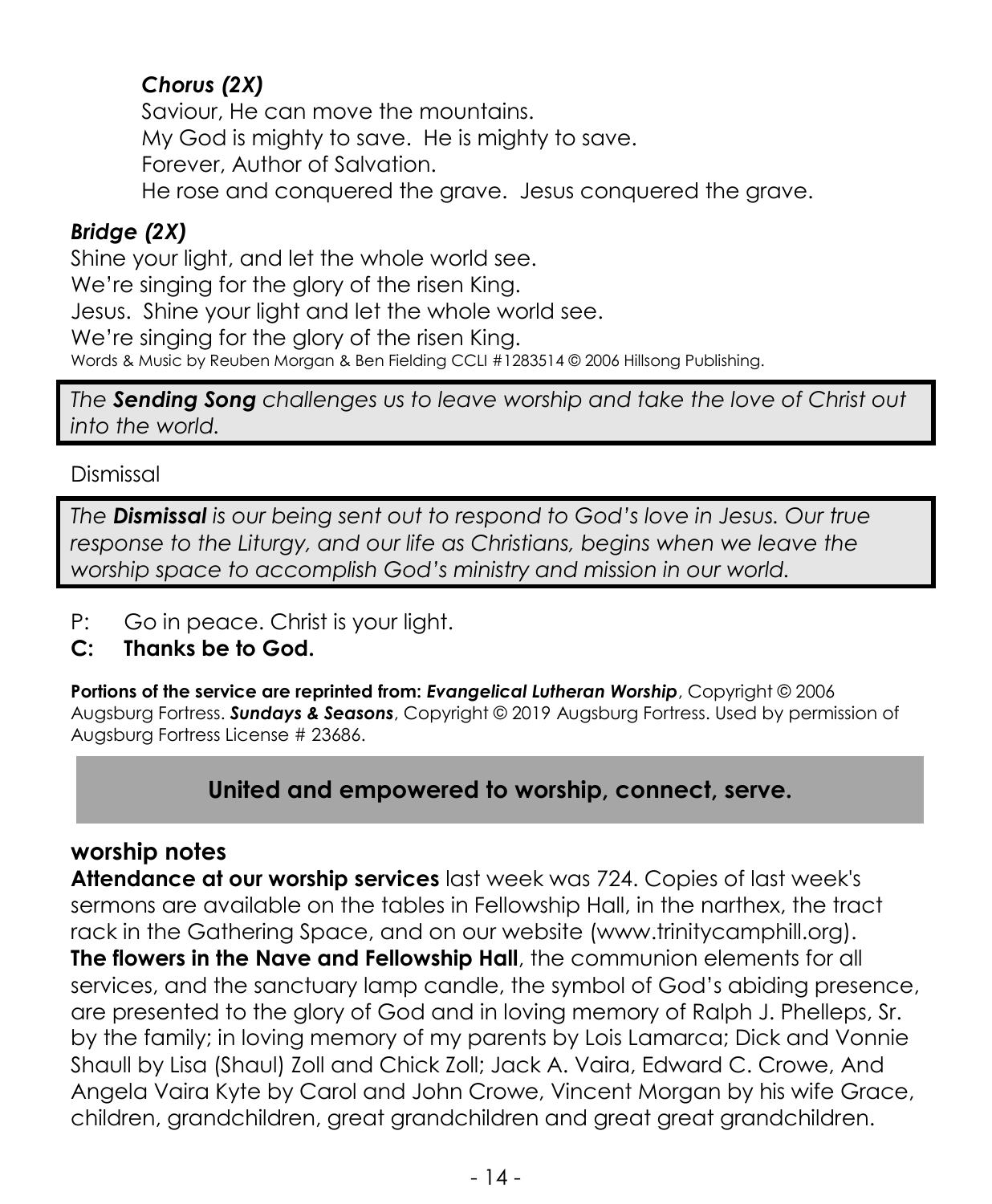![](_page_14_Picture_0.jpeg)

2000 chestnut street camp hill, pa 17011-5409 office: 717.737.8635 fax: 717.730.9297 trinluth@trinitycamphill.org www.trinitycamphill.org

office hours: monday-friday, 9am-4pm

gathering space receptionist hours: sunday-thursday, 6pm-9pm

# **Leaders**

**Presiding Minister:** The Rev. Jack M. Horner **Preacher:** The Rev. John H. Brock **Storyteller:** Becky Enney Lector: (8:30) Tom Hoffert; (11:00) George Enney **Greeters:** (8:30) Jon Andrews (head greeter); (11:00) Ellen Ney (head greeter), Carleigh and Steph Morgan, Kathy Gottlieb **Communion Assistants:** (8:30) Tom Hoffert, Ryan and Kellie Argot; (11:00) George Enney, Pat Eby, Daryl Ackerman **Ushers:** (8:30) Lois Lamarca, Michelle Sine; (11:00) Dan and Angie Clark **Altar Care:** (8:30) Lois Lamarca; (11:00) Karen Rupnik **Flower Delivery:** Cheryl and Paul Enck **Bulletin Artwork: Patty Marshall Sound Technician:** (8:30) Daryl Ackerman; (11:00) Devon Bertram **Video Technician:** (8:30) Dona Norris; (11:00) Barb Martin **Slide Show Production:** Barb Martin **Visual Announcements:** Jane Killian **FaithX:** Kevin Appleby, Kevin Brady, Pam Hess, Shannon Jones, Devin Miller, Jesse Northridge, Tom Reddinger, Mike Schwalm, Tom Stank, Paul Walker, Debbie Wilson, Rick Wilson **Garden of Eatin':** (GOE I) John West, Margaret Parker (GOE II) Debbie Adams, Sara Hancock